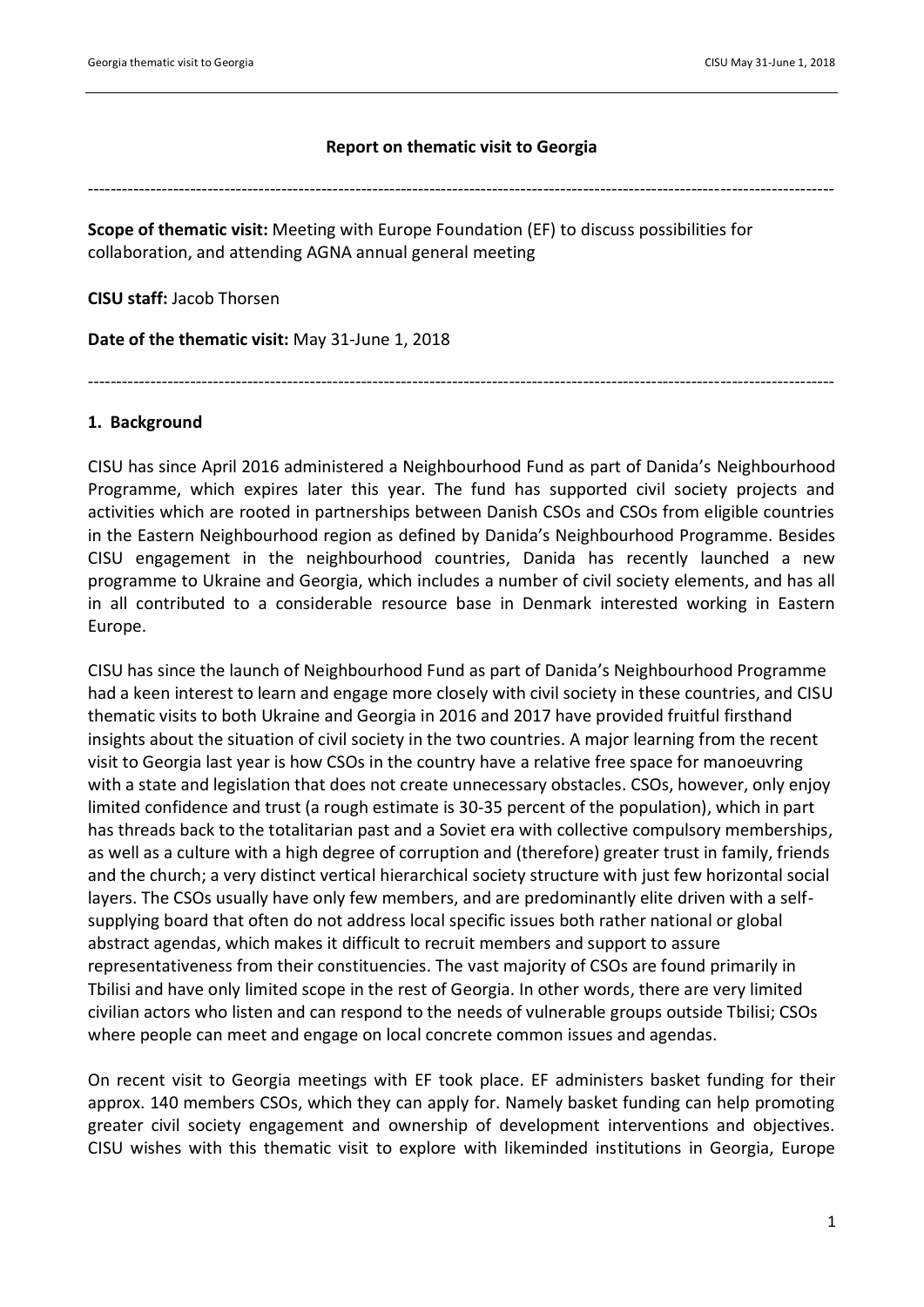Foundation in particular, if there is scope for mutual learning, and whether CISU experiences and knowhow on this subject can be of any support and contribution in current Georgia challenges working and engaging with civil society.

AGNA annual general meeting was this year held in Tbilisi May 31-June 1, which was attended.

## **2. Objective**

The objective of this thematic visit is to explore possible scope for CISU collaboration with EF. Moreover the objective was to attend the AGNA annual general meeting held in Tbilisi this year.

# **3. Observations**

## **3.1 Meeting with EF**

On May 22 a meeting was held with Nino Khurtsidze, vice president of EF, where we took the thread from last year's meeting and discussed possible areas of collaboration between CISU and EF. We both agreed we ideally could start with something 'simple' and from there see how things evolve. Possible areas of collaboration identified:

- Co-funding scheme with combined CISU-EF funding for project interventions in Georgia was discussed. It could have a particular thematic focus area – e.g. youth.
- EF has social innovation as one of their focus areas; how to promote social innovation skills. EF would like to exchange experiences with CISU on this topic.
- Another area we discussed was how to communicate project impact and change stories to members and public. EF would likewise like to exchange experiences with CISU on this topic.
- Other areas where EF would like to learn from CISU/Danish experiences is on public finance management (how to identify a good relevant partner), working on labour rights and working with cooperatives.

# **3.2 AGNA AGM**

Participants from 28 different countries participated in the AGM. The two-day AGM was divided in the first day focusing on internal administrative matters and governance structure of AGNA, while day two was more outward looking giving scope for member network engagement.

Initially, a review of activities for the past year was outlined. Highlights of activities from the past year include a working group that has worked with legitimacy, transparency and accountability (LTA). As national associations it is key for AGNA to walk the talk on accountability issues. The LTA group met three times (Dominican Republic, Fiji, and Georgia) within the last year. They are developing a toolbox on good LTA practices to be shared with the AGNA network and beyond.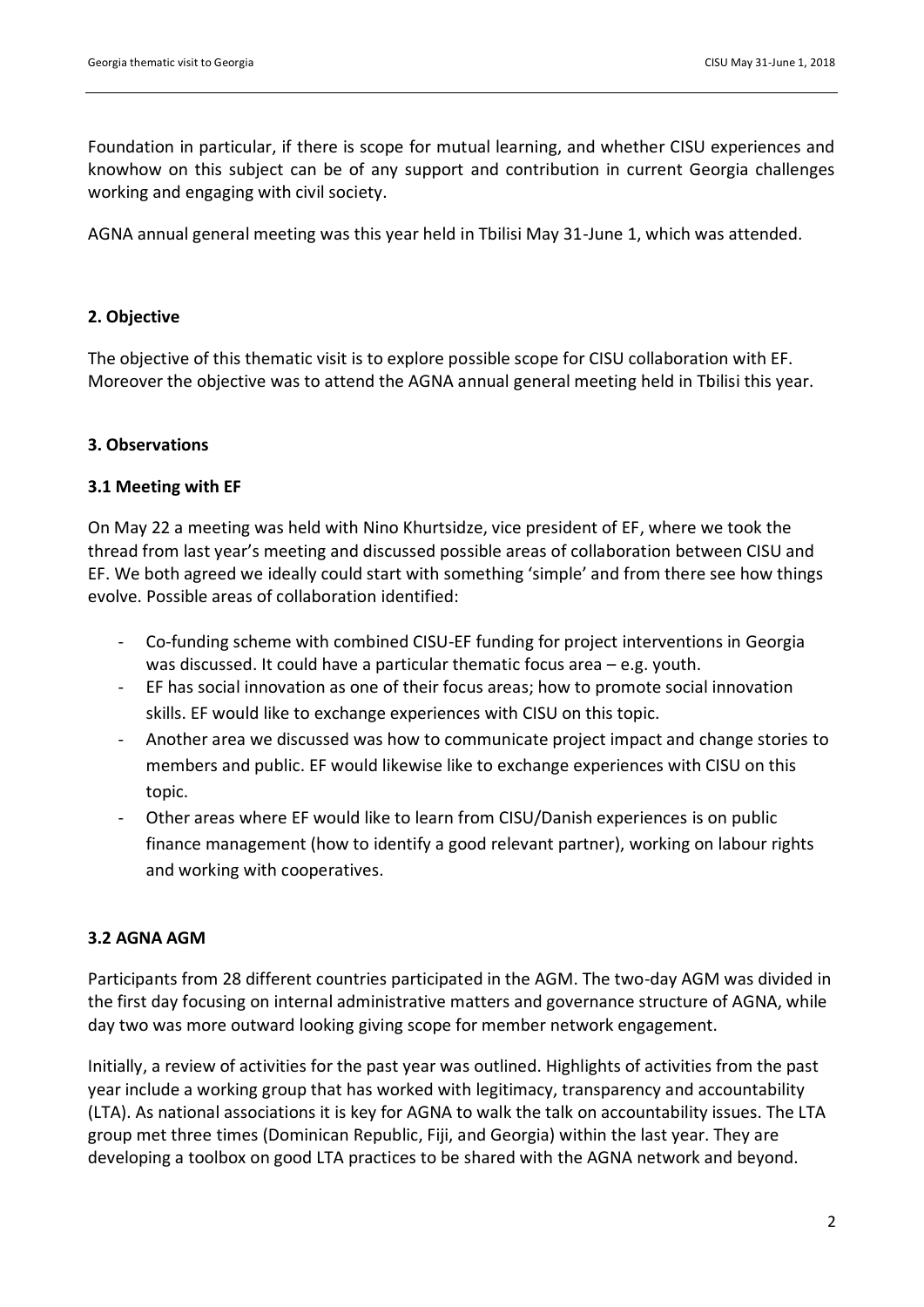AGNA members well received the invitation to contribute and promote the toolbox once launched as well as to join in for 2018 Global Accountability Week (12-16 November 2018).

Youth working group on youth peer exchange on meaningful youth participation was held with AGNA youth leaders and members of CIVICUS in Johannesburg May 2018.

Up-to-date financials are pending and will be sent out after the AGM. Staff exchanges are in the process of being determined. Highlights from the plan for the next year include piloting national dialogues on resource mobilisation, organising working group meetings, organising peer exchanges, organising staff exchanges, and supporting the LTA working group's action plan, among others.

On AGNA governance there was quite a lengthy discussion day one on the need for a revision of existing policies and documents to be fit for today's purpose. Changes include that steering committee members will serve three year term and the election process for the steering committee. The new ToR was unanimously approved by present voting members. Steering committee members are elected for a three-year term and a re-election is only possible after a three-year break following this term. AGNA members discussed whether the steering committee seat is linked to the organisation or the individual. Moreover, there was a discussion around AGNA membership criteria; i.e. who are/should be members (e.g. regional networks, grassroots?), who is/should be voting members etc. The steering committee will look into this for clarification going forward. The coordinator will be followed up with members to clarify their participation and criteria. Former and current steering committee members clarified that the steering committee provides strategic guidance and oversight of AGNA work, whereas the CIVICUS secretariat jointly work with AGNA members to make decisions and implement activities. CIVICUS' programmatic work and membership is much broader than AGNA so that some of these activities might not be targeted specifically at AGNA members. The CIVICUS Board encompasses currently three AGNA representatives who have direct influence on CIVICUS' overall decision-making, however while they're able to advocate in AGNA's interest, they're not mandated or expected to do so.

Day two was on network engagement. A group exercise had the objective to identify root problems around engagement in national associations and networks. Most of these focus on membership engagement and a lack of communication/responsiveness. A new working group on network engagement was formed. In a marketplace skills sharing exercise participants created a mapping of their strengths and needs with regard to technical and thematic areas, pointing to many opportunities for sharing skills and best practices across networks.

In the afternoon day two, CIVICUS civil society resourcing specialist attended AGM giving her point of view on current global civil society trends. Her observations include very few financial resources reaching the "frontline", government restrictions in many countries, and static policy and advocacy spending. CIVICUS invests in leveraging its networks, knowledge and visibility to push for more and better resources for citizen action. One example is to support CIVICUS members to enhance capacity on domestic resource mobilisation (including online fundraising), especially from southern CBOs and marginalised groups. AGNA's role is crucial to advocate at national networks' level and AGNA members are invited to be trained on domestic resource mobilisation.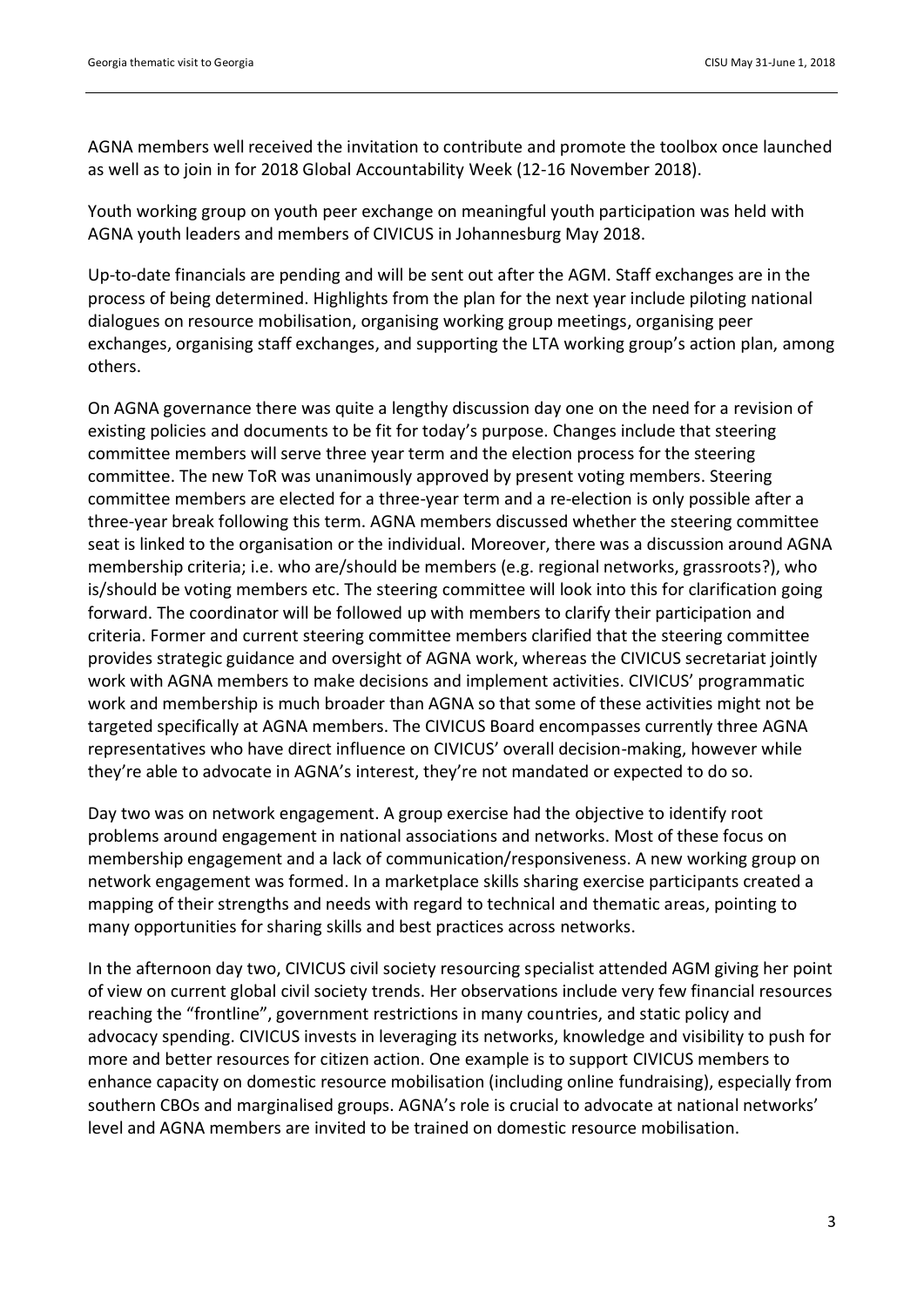The topic triggered sharing of country examples and inputs from participants. The civil society resourcing specialist is accessible to members on concrete actions.

Reflections on AGNA AGM:

- Day one was solely focussing on governance and election processes. Preferably, more of the issues could have been decided and sorted out beforehand on email and Skype, which then could have provided more time for group discussions and networking.
- Discussions were at times very fluffy, and at times I had my doubts whether we as participants met our strategic objectives participating in the AGM (especially the discussion on AGNA governance had at times 'personal political' undertones). The AGM didn't clearly prove the extent AGNA is relevant.
- It was odd the AGM took place in Georgia without the participation of any Georgian CSOs.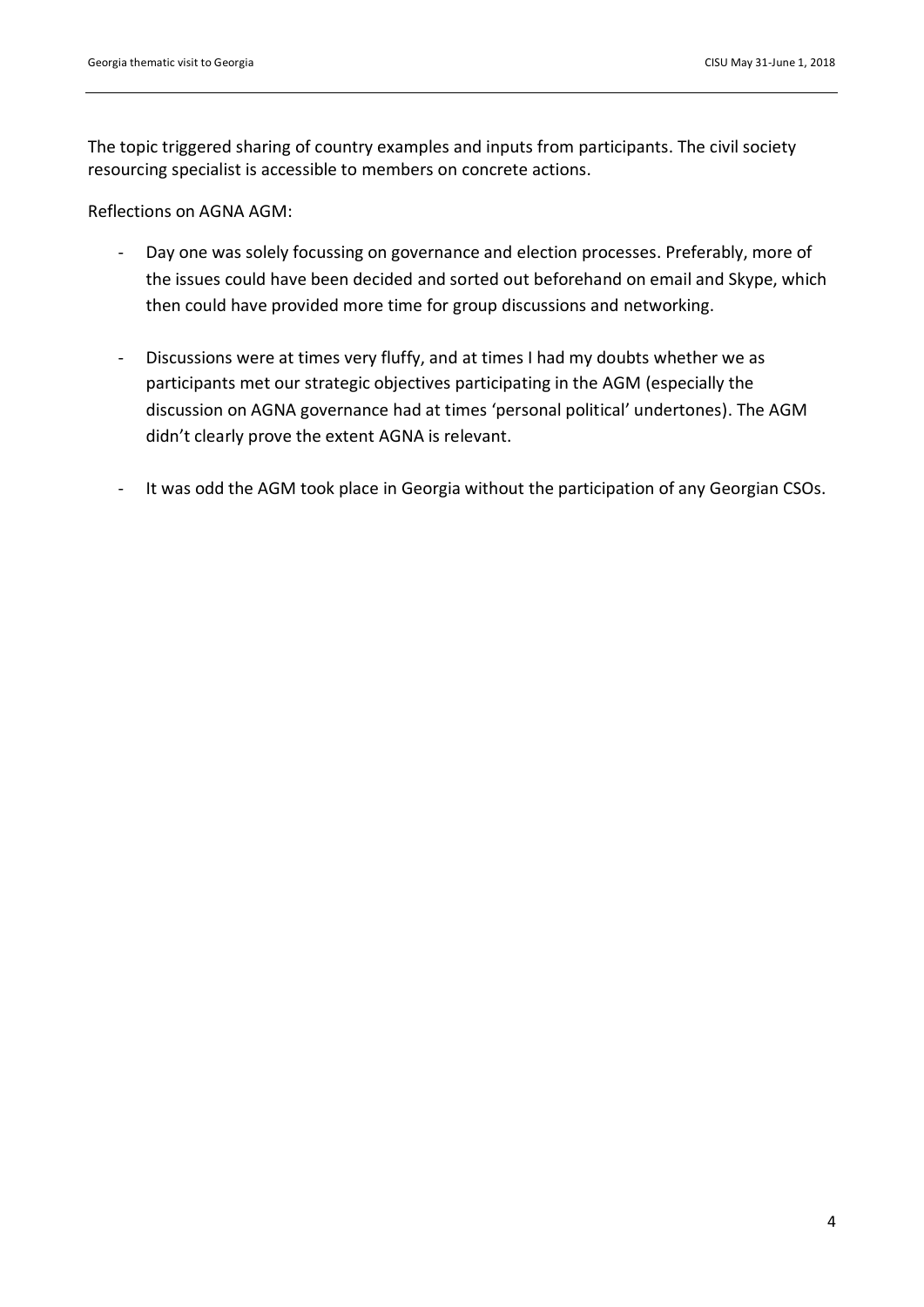Annex: TOR

## Terms of Reference Georgia Thematic Visit May 2018

### **1. Background**

#### 1.1 CISU – Civil Society in Development

CISU – Civil Society in Development is an independent association of 280+ small and medium-sized Danish Civil Society Organisations (CSOs). All members are actively engaged in development work with civil society partners in developing countries.

CISU has the following two focus areas:

- 1. Administer the Civil Society Fund on behalf of the Danish Ministry of Foreign Affairs.
- 2. Support and capacity building of member organisations through training, services, advice and debates.

Moreover, CISU advocates on behalf of their members in relation to the general framework of civil society in Denmark, especially on issues related to external development assistance, and promote member organisations mutual interests and defend the space for civil society around the world.

CISU has since April 2016 administered a Neighbourhood Fund as part of Danida's Neighbourhood Programme, which expires later this year. The fund has supported civil society projects and activities which are rooted in partnerships between Danish CSOs and CSOs from eligible countries in the Eastern Neighbourhood region as defined by Danida's Neighbourhood Programme. Besides CISU engagement in the neighbourhood countries, Danida has recently launched a new programme to Ukraine and Georgia, which includes a number of civil society elements, and has all in all contributed to a considerable resource base in Denmark interested working in Eastern Europe.

CISU has since the launch of Neighbourhood Fund as part of Danida's Neighbourhood Programme had a keen interest to learn and engage more closely with civil society in these countries, and CISU thematic visits to both Ukraine and Georgia in 2016 and 2017 have provided fruitful firsthand insights about the situation of civil society in the two countries. A major learning from the recent visit to Georgia last year is how CSOs in the country have a relative free space for manoeuvring with a state and legislation that does not create unnecessary obstacles. CSOs, however, only enjoy limited confidence and trust (a rough estimate is 30-35 percent of the population), which in part has threads back to the totalitarian past and a Soviet era with collective compulsory memberships, as well as a culture with a high degree of corruption and (therefore) greater trust in family, friends and the church; a very distinct vertical hierarchical society structure with just few horizontal social layers. The CSOs usually have only few members, and are predominantly elite driven with a self-supplying board that often do not address local specific issues both rather national or global abstract agendas, which makes it difficult to recruit members and support to assure representativeness from their constituencies. The vast majority of CSOs are found primarily in Tbilisi and have only limited scope in the rest of Georgia. In other words, there are very limited civilian actors who listen and can respond to the needs of vulnerable groups outside Tbilisi; CSOs where people can meet and engage on local concrete common issues and agendas.